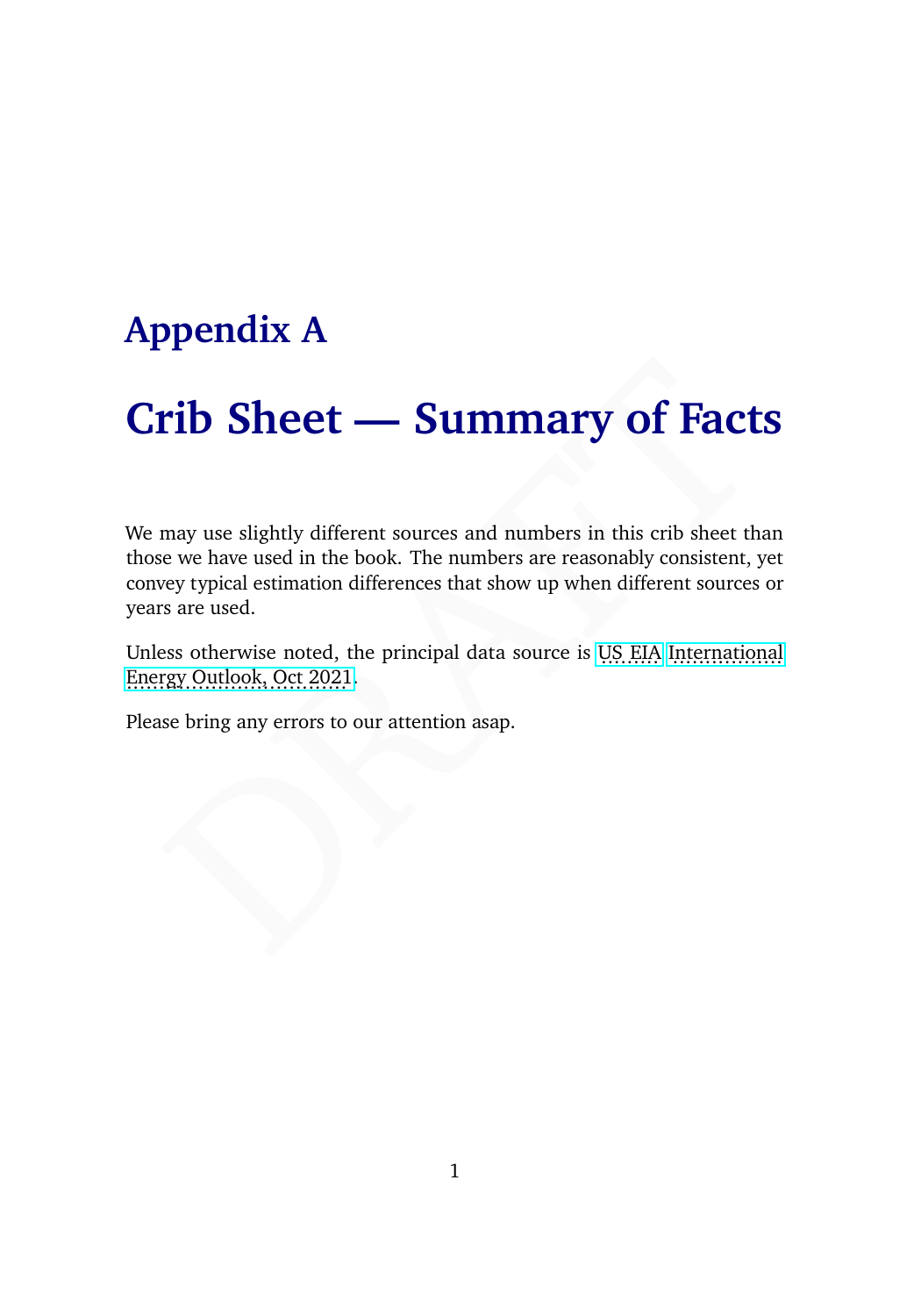| See Fig 3: Population (in billion) |       |                        |           |          |                |
|------------------------------------|-------|------------------------|-----------|----------|----------------|
|                                    | 1960  | 2020                   | 2100e     | $\wedge$ | $\% \triangle$ |
| <b>OECD</b>                        | 815   | $1,369 \sim 1,400$     |           | $+31$    | 2%             |
| <b>USA</b>                         | 187   |                        | 331 / 434 | $+103$   | 31%            |
| EU27                               | 356   | 445 $\searrow$         | 364       | -81      | $-18%$         |
| not OECD                           | 2,220 | $6,426$ 1 9.475        |           | $+3,049$ | 47%            |
| Asia                               | 1,705 | $4,641 \sim 4,720$     |           | $+79$    | 2%             |
| China                              | 660   | 1,439 ↓ 1,065          |           | $-374$   | $-26%$         |
| Othr Fr East                       | 963   | $2,206 \searrow 1,826$ |           | $-380$   | $-17%$         |
| South Asia                         | 517   | $1,605 \sim 1,689$     |           | $+84$    | 5%             |
| India                              | 451   | $1,380 \sim 1,447$     |           | $+67$    | 5%             |
| Africa                             | 203   | 1,341 ↑↑ 4,280         |           | $+2,939$ | 219%           |
| Sub-Sahara                         | 220   | 1,094 11 3,776         |           | $+2,682$ | 245%           |
| Nigeria                            | 45    | 206 11                 | 733       | $+527$   | 256%           |
| World Total                        |       | 3,035 7,795 110,875    |           | $+3,080$ | 40%            |

# **Chapter 1: Population**

Primary Data Source: [Worldbank](https://data.worldbank.org/indicator/SP.POP.TOTL) and United Nations.

| See Fig 9-8: PE By Region (ca 2022) |       |         |         |  |
|-------------------------------------|-------|---------|---------|--|
|                                     | Popln | Total   | pPpD    |  |
| OECD                                | 1.38  | 71 PWh  | 141 KWh |  |
| USA                                 | 0.33  | 28 PWh  | 232 KWh |  |
| Europe                              | 0.60  | 24 PWh  | 109 KWh |  |
| Not OECD                            | 6.50  | 116 PWh | 49 KWh  |  |
| China                               | 1.45  | 48 PWh  | 90 KWh  |  |
| India                               | 1.41  | 12 PWh  | 23 KWh  |  |
| Other Asia                          | 1.18  | 14 PWh  | 32 KWh  |  |
| Africa                              | 1.37  | 7 PWh   | 14 KWh  |  |
| Sub-Sahara                          | 1.04  | 2 PWh   | 5 KWh   |  |
| USSR (CIS)                          | 0.25  | 11 PWh  | 121 KWh |  |
| Mid-East                            | 0.26  | 10 PWh  | 111 KWh |  |
| Latin America                       | 0.52  | 8 PWh   | 41 KWh  |  |
| World                               | 7.88  | 187 PWh | 65 KWh  |  |

# **Chapter 2: Primary Energy (PE)**

Primary data source is US EIA. Population is in billions. pPpD is *per Person per Day*. USSR, Mid-East and Latin America are from British Petroleum (BP).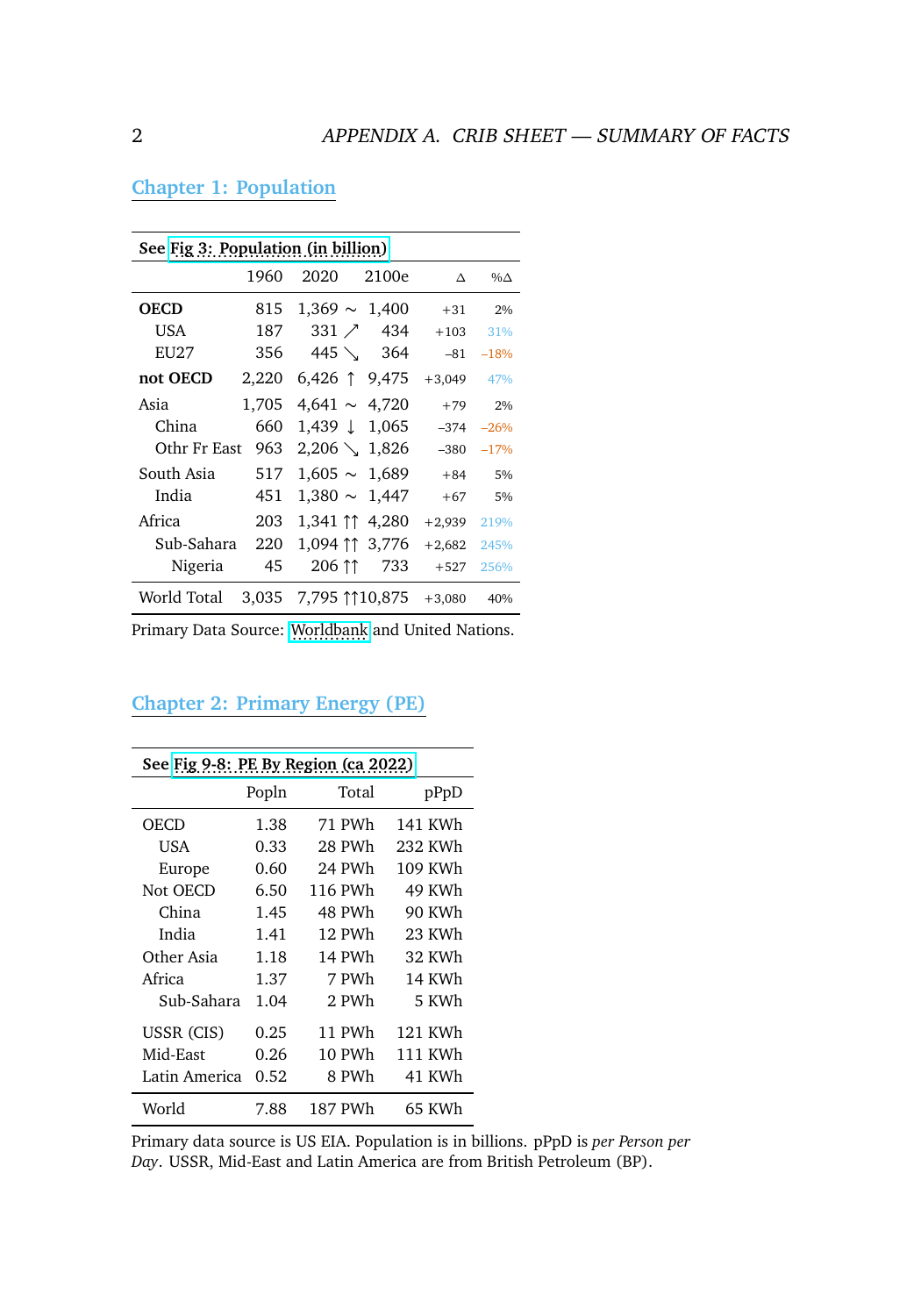| See Tbl 5: Energy Purpose |     |     |  |  |
|---------------------------|-----|-----|--|--|
| World<br>USA              |     |     |  |  |
| Home/Work                 | 40% | 30% |  |  |
| Transport                 | 30% | 20% |  |  |
| Industry                  | 30% | 50% |  |  |

Primary Source: [NAS.](http://needtoknow.nas.edu/)

| See Tbl 10: Primary Energy Growth |         |         |  |
|-----------------------------------|---------|---------|--|
| 1965                              | 2019    | 2050e   |  |
| 49 PWh                            | 185 PWh | 260 PWh |  |

The 1965 estimate is inferred from [Our](https://ourworldindata.org/explorers/energy?tab=table&facet=none&country=USA~GBR~CHN~OWID_WRL~IND~BRA~ZAF&Total+or+Breakdown=Total&Energy+or+Electricity=Primary+energy&Metric=Annual+consumption) [World in Data](https://ourworldindata.org/explorers/energy?tab=table&facet=none&country=USA~GBR~CHN~OWID_WRL~IND~BRA~ZAF&Total+or+Breakdown=Total&Energy+or+Electricity=Primary+energy&Metric=Annual+consumption) and the [EIA 2019](https://www.eia.gov/outlooks/aeo/data/browser/#/?id=1-IEO2021) number.

| See Tbl 10: Primary Energy Use Growth |     |            |            |     |
|---------------------------------------|-----|------------|------------|-----|
|                                       |     | 2022 2050e | $\Lambda$  |     |
| OECD                                  | 71  | 82.        | $+11$      | PWh |
| USA                                   | 28  | 32         | $+3$       | PWh |
| EU                                    | 24  | 28         | $+4$       | PWh |
| Non-OECD                              | 116 |            | $177 + 62$ | PWh |
| China                                 | 48  | 58.        | $+10$      | PWh |
| India                                 | 12  |            | $35 + 23$  | PWh |
| Other Asia                            | 14  | 25         | $+11$      | PWh |
| Africa                                | 7   | 13         | $+6$       | PWh |
| World                                 | 187 | 260        | $+73$      |     |

Over the next 30 years, the world is expected to increase its energy consumption by about 40%.

| See Pg 31: Data Disagreements |                      |            |  |
|-------------------------------|----------------------|------------|--|
| RP                            | EIA <sup>1</sup> HDR | $EIA2$ IEO |  |
| 162 PWh                       | 186 PWh              | 173 PWh    |  |

All three estimates are for total primary energy consumption for the world in 2019. [Our World in Data](https://ourworldindata.org/explorers/energy?tab=table&facet=none&country=USA~GBR~CHN~OWID_WRL~IND~BRA~ZAF&Total+or+Breakdown=Total&Energy+or+Electricity=Primary+energy&Metric=Annual+consumption) also uses the BP data. The first EIA number is from the Historical Data Browser, the second is from the International Energy Outlook.

| See Fig 11: Energy Sources (2019) |         |       |  |
|-----------------------------------|---------|-------|--|
| <b>Biomass</b>                    | 11 PWh  | 7%    |  |
| Coal                              | 44 PWh  | 28%   |  |
| Oil                               | 54 PWh  | 34%   |  |
| Natgas                            | 39 PWh  | 25%   |  |
| Nuclear                           | 7 PWh   | 4%    |  |
| Hydro                             | 10 PWh  | 6%    |  |
| Wind                              | 4 PWh   | 3%    |  |
| Solar                             | 2 PWh   | $1\%$ |  |
| Total                             | 173 PWh | 100%  |  |

Non-fossil fuels are grossed up as if they had similar efficiency losses as fossilfuels.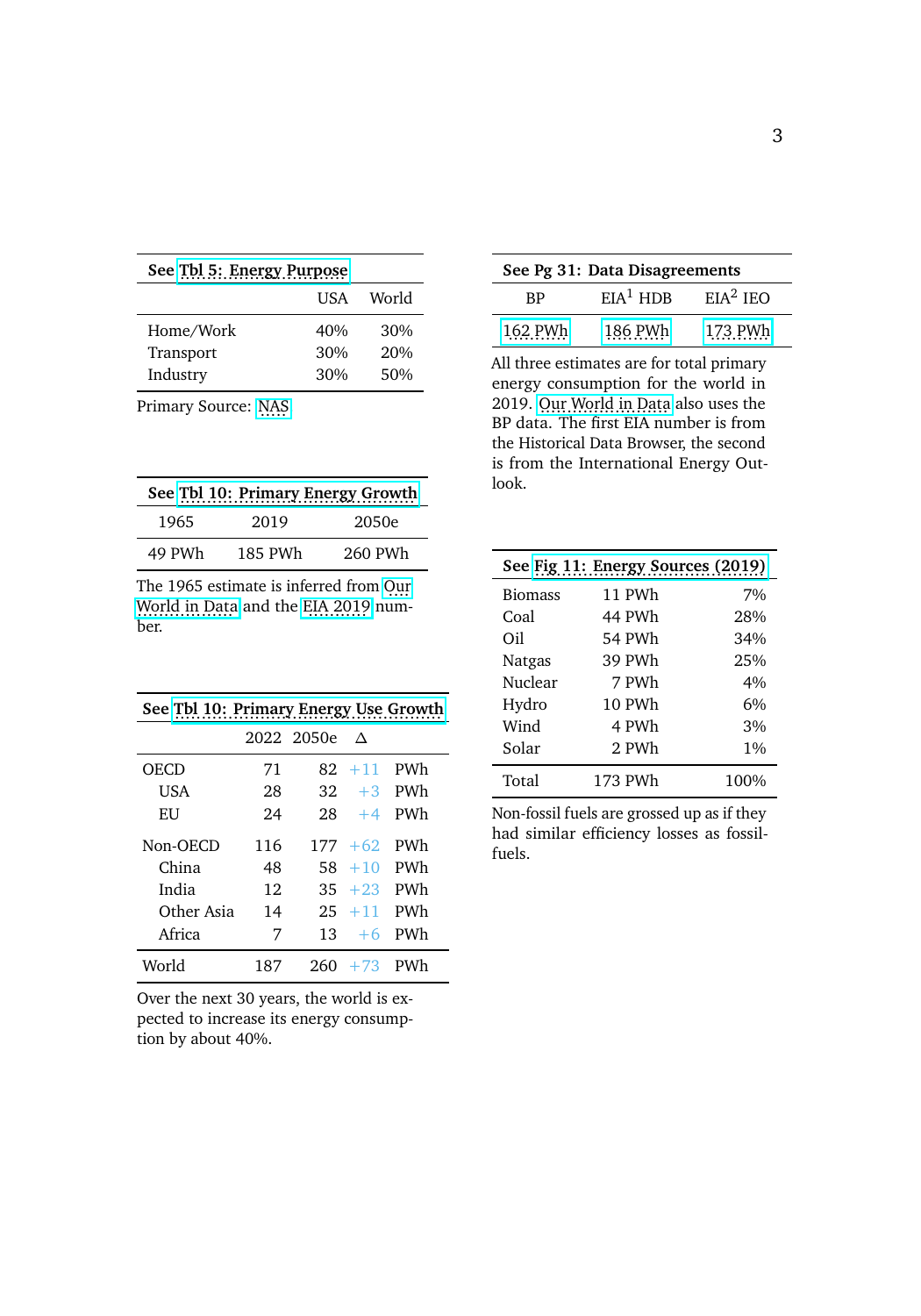# **Chapter 3: Emissions**

| See Fig 1: CO <sub>2</sub> Equiy, By GHG |                        |      |  |
|------------------------------------------|------------------------|------|--|
| CO <sub>2</sub>                          | 38 GtCO <sub>2</sub>   | 86%  |  |
| Methane                                  | 9 GtCO <sub>2</sub> e  | 20%  |  |
| $NOx, CFC, +$                            | 5 GtCO <sub>2</sub> e  | 11%  |  |
| Land Charge                              | 4 GtCO <sub>2</sub> e  | 9%   |  |
| Total                                    | 55 GtCO <sub>2</sub> e | 100% |  |

| See Fig 3: By Emitting Use |        |  |  |
|----------------------------|--------|--|--|
| 37 GtCO <sub>2</sub> e     | 73%    |  |  |
| 10 GtCO <sub>2</sub> e     | $20\%$ |  |  |
| 4 GtCO <sub>2</sub> e      | 8%     |  |  |
|                            |        |  |  |

If the land charge accrues to agriculture, then agriculture's share increases from 20% to 25%.

#### **§3.2: Annual Atmosphere Change**:

- Human Emissions:  $+38$  GtCO<sub>2</sub>.
- First-Year Natural Atmospheric CO<sub>2</sub> Removal:  $\approx$ 20 GtCO<sub>2</sub>. (Total removal: 100s-1000s of years.)
- Extra Human-Caused Atmospheric: +18 GtCO<sub>2</sub>/year  $\approx$  +2.5 ppm/year. (Relating Emissions in GtCO<sub>2</sub> to PPM.)
- 1870: 2,200 GtCO<sub>2</sub>  $\approx$  280ppm.
- 2021: 3,200 GtCO<sub>2</sub>  $\approx$  420ppm.

| See Tbl 14: $CO2$ Emissions, 2022 $\rightarrow$ 2050e |      |            |              |                   |
|-------------------------------------------------------|------|------------|--------------|-------------------|
|                                                       |      | 2022 2050e | $\wedge$     |                   |
| OECD                                                  | 12.1 | 12.1       | $-0.0$       | GtCO <sub>2</sub> |
| USA                                                   | 4.8  | 4.8        | $-0.0$       | GtCO <sub>2</sub> |
| EU                                                    | 3.8  | 3.7        | $-0.1$       | GtCO <sub>2</sub> |
| Non-OECD                                              | 24.2 |            | $30.8 + 6.6$ | GtCO <sub>2</sub> |
| China                                                 | 11.0 |            | $10.5 - 0.5$ | GtCO <sub>2</sub> |
| India                                                 | 2.7  |            | $5.8 + 3.1$  | GtCO <sub>2</sub> |
| Other Asia                                            | 2.8  |            | $4.9 + 2.0$  | GtCO <sub>2</sub> |
| Africa                                                | 1.3  | 2.0        | $+0.7$       | GtCO <sub>2</sub> |
| World                                                 | 36.8 | 42.8       | $+6.6$       | GtCO <sub>2</sub> |

The table in the text quotes log-growths. The table here shows  $\rm{GtCO}_{2}$  instead.

| See Tbl 17: $CO2$ Emissions (ca 2022) |                          |                       |  |
|---------------------------------------|--------------------------|-----------------------|--|
|                                       | Total                    | pPpY                  |  |
| OECD                                  | 12.1 $GtCO2$             | 8.8 tCO <sub>2</sub>  |  |
| USA                                   | 4.8 $GtCO2$              | 14.4 tCO <sub>2</sub> |  |
| Europe                                | $3.8$ GtCO <sub>2</sub>  | 6.4 tCO <sub>2</sub>  |  |
| Not OECD                              | 24.2 $GtCO2$             | 3.7 tCO <sub>2</sub>  |  |
| China                                 | 11.0 $GtCO2$             | 7.6 tCO <sub>2</sub>  |  |
| India                                 | $2.7$ GtCO <sub>2</sub>  | 1.9 tCO <sub>2</sub>  |  |
| Other Asia                            | $2.8$ GtCO <sub>2</sub>  | 2.4 tCO <sub>2</sub>  |  |
| Africa                                | 1.3 $GtCO2$              | 1.0 tCO <sub>2</sub>  |  |
| Sub-Sahara                            | $0.4$ GtCO <sub>2</sub>  | $0.6 \text{ tCO}_2$   |  |
| World                                 | $36.3$ GtCO <sub>2</sub> | 4.6 tCO <sub>2</sub>  |  |

Fossil-fuel based  $CO<sub>2</sub>$  emissions. pPpY

= per Person per Year.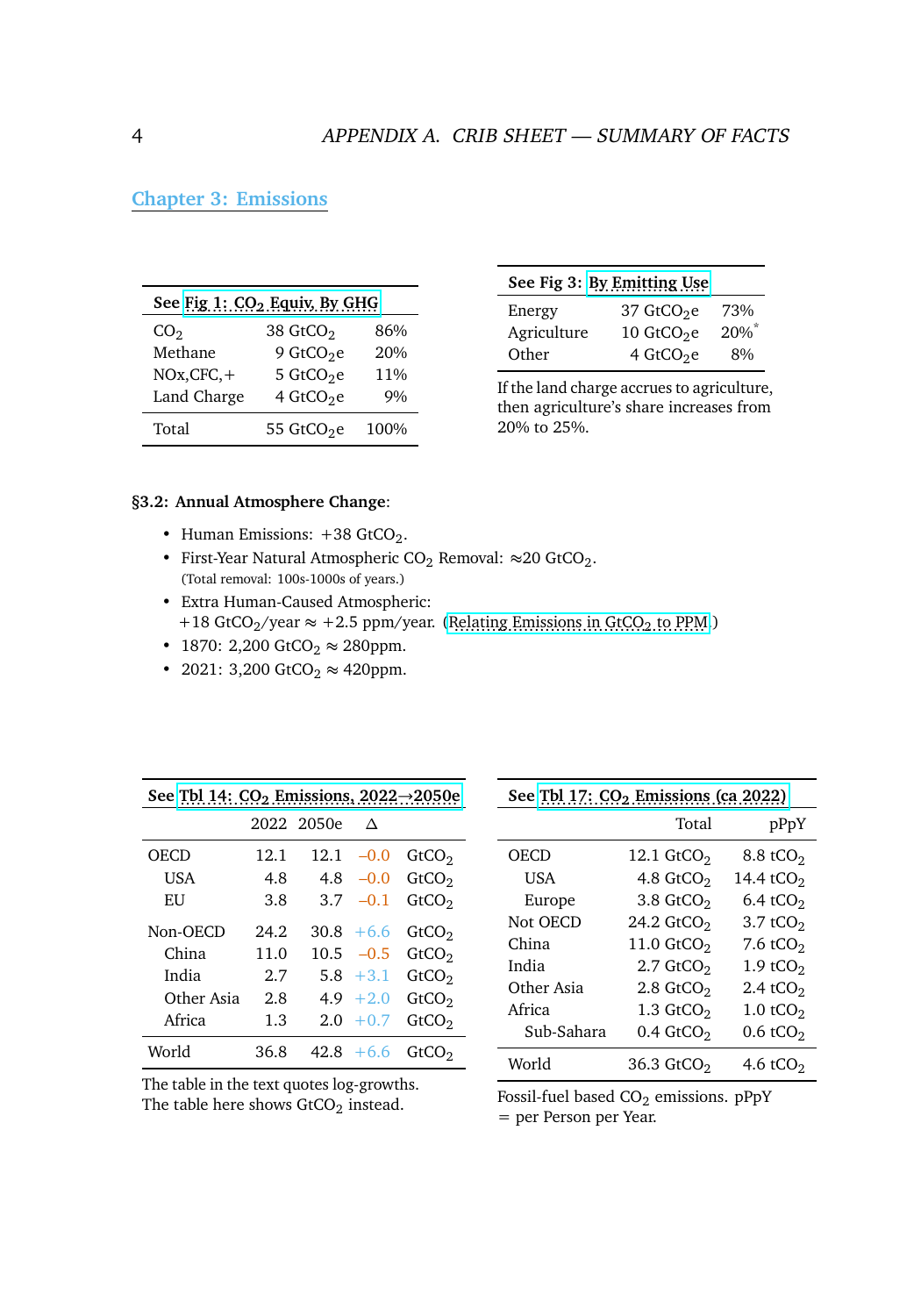# **Chapter 4-5: Temperature**

#### **§4.4.4. Atmosphere State**:

- Long-Run:  $2 \times CO_2$  (ppm)  $\Rightarrow +1.0$ °C. Includes water vapor.
- $\Rightarrow$  50% increase from 280-420 ppm (+50%):  $\approx$  0.5°C.

| See Fig 5-9: Estimated Planetary Conditions |            |                                        |        |        |
|---------------------------------------------|------------|----------------------------------------|--------|--------|
|                                             | Year       | CO <sub>2</sub>                        | Temp   | SeaLvl |
|                                             |            | in ppm                                 | in °C  | in m   |
|                                             | $-100,000$ | 236                                    | $-2.1$ |        |
| Vostok                                      | $-30,000$  | 206                                    | $-6.8$ | $-80$  |
|                                             | $-20,000$  | 200                                    | $-8.1$ | $-133$ |
|                                             | $-10,000$  | 240                                    | $-2.5$ | $-62$  |
|                                             | $\Omega$   | 280                                    | $-0.4$ | $-0.1$ |
|                                             | 1400       | 280                                    | $-0.3$ | 0.0    |
| Wann                                        | 1700       | 276                                    | $-0.8$ | 0.0    |
|                                             | 1800       | 281                                    | $-0.5$ | 0.0    |
|                                             | 1980       | 339                                    | 0.0    | 0.0    |
| NASA                                        | 2000       | 370                                    | $+0.3$ | $+0.2$ |
|                                             | 2020       | 415                                    | $+1.0$ | $+0.2$ |
|                                             |            | NASA and IPCC 2021 Report, Page SPM-29 |        |        |
| <b>RCP 4.5</b>                              | 2050e      | 500                                    | $+1.5$ | $+0.3$ |
|                                             | 2100e      | 560                                    | $+2.5$ | $+0.3$ |
| <b>RCP 6.0</b>                              | 2050e      | 500                                    | $+1.6$ | $+0.3$ |
|                                             | 2100e      | 720                                    | $+3.0$ | $+0.4$ |
| <b>RCP 7.0</b>                              | 2050e      | $600^{(?)}$                            | $+1.7$ | $+0.3$ |
|                                             | 2100e      | $850^{(?)}$                            | $+3.6$ | $+0.5$ |
| Clark                                       | 10,000e    | 630                                    | $+3.0$ | $+37$  |

The base year is 1980. Clark et al's estimate is based on RCP 6.0 extrapolated.

Data Basis: mostly [IPCC 2021 6th Report](https://www.ipcc.ch/report/ar6/wg1/downloads/report/IPCC_AR6_WGI_Full_Report.pdf) for RCP 4.5 and 7.0. RCP 6.0 is now interpolated. Sometimes IPCC 5th.

| See Fig 5.1: RCP Emissions |                        |                      |  |  |
|----------------------------|------------------------|----------------------|--|--|
| 2100e<br>2050e             |                        |                      |  |  |
| <b>RCP 4.5</b>             | 45 $GtCO2$             | 15 $GtCO2$           |  |  |
| <b>RCP 6.0</b>             | 55 GtCO <sub>2</sub>   | 50 $GtCO2$           |  |  |
| <b>RCP 7.0</b>             | $60$ GtCO <sub>2</sub> | 80 GtCO <sub>2</sub> |  |  |

Equivalent 2020 emissions: 39  $\,$  GtCO $_2$ .RCP 6.0 was interpolated from RCP 4.5  $\,$ and RCP 7.0.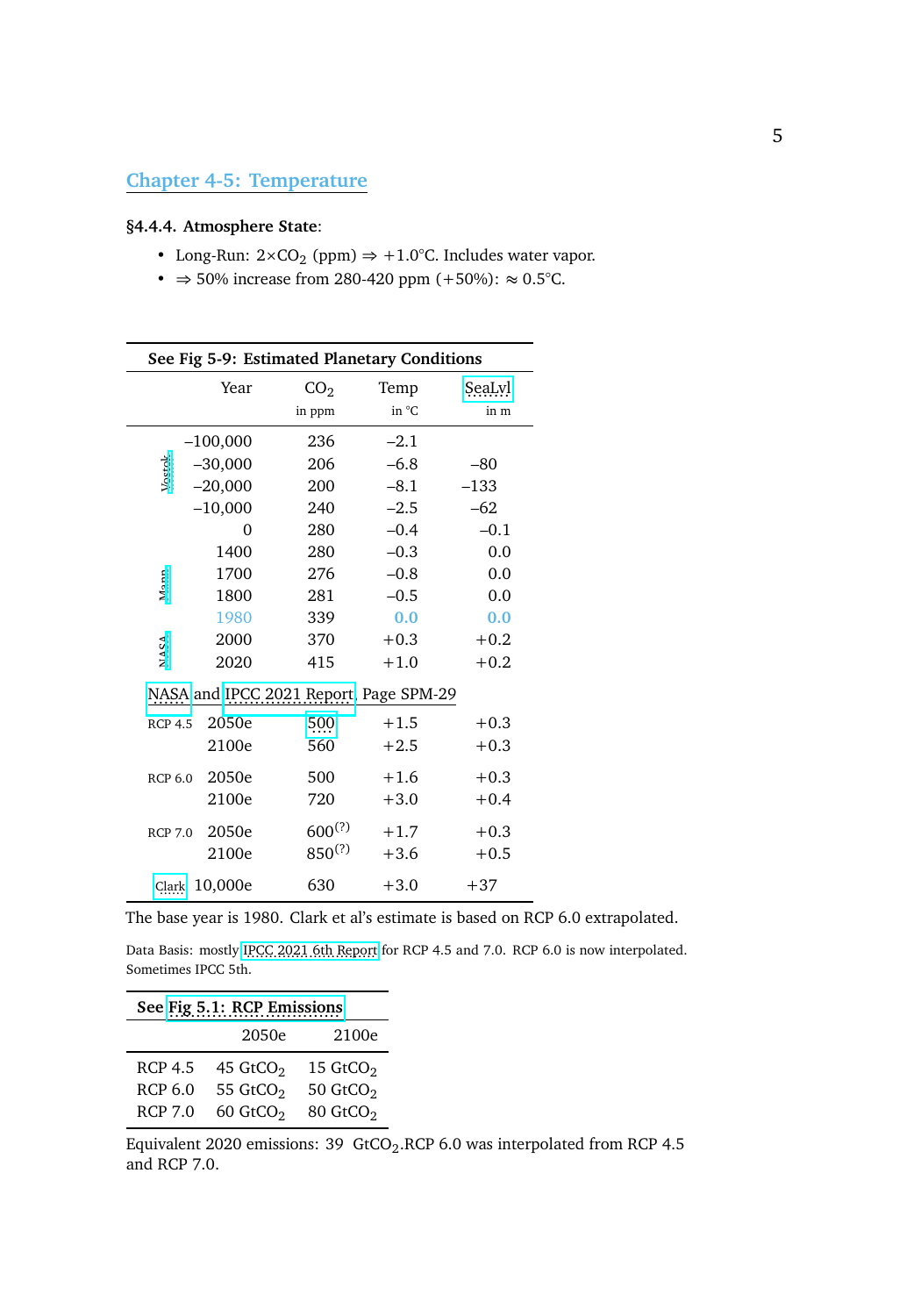#### **§5.2: Expected Economic Damages**:

- Terrestrial effects are difficult to assess: hotter but wetter. Uneven.
- More energetic weather phenomena.
- Sea level effects: [400 million displaced, primarily in Bangladesh and Indonesia.](https://www.wired.com/story/a-space-laser-shows-how-catastrophic-sea-level-rise-will-be/)

#### **§5.6: Dangers**:

- Fast speed of increase.
- Dormant feedback loops.
- Tipping points.
- (Very rare asteroids, supervolcanos)

#### **Chapter 6: Economics**

#### **§6.3: Social Cost of CO2**:

- Also optimal tax on  $CO_2$ :
	- **–** more ⇒ curtail too much.
	- **–** less ⇒ pollute too much.
- Sequestration cost is one ceiling to SCC.
- Many problems: judging harm, inefficient administration, corrupt administration, differential harm, escape.

| See §6.2: GDP by Region (2020)   |                           |          |  |  |  |
|----------------------------------|---------------------------|----------|--|--|--|
| Total $(t\$ )<br>pPpY            |                           |          |  |  |  |
| OECD                             | \$52.3<br>62%             | \$38,000 |  |  |  |
| USA                              | \$20.9<br>25%             | \$63,000 |  |  |  |
| Europe                           | \$15.3<br>18%             | \$34,200 |  |  |  |
| China                            | \$14.7<br>17%             | \$10,400 |  |  |  |
| India                            | \$2.7<br>3%               | \$1,900  |  |  |  |
| Sub-S Africa                     | \$2.1<br>2.9 <sub>0</sub> | \$1,500  |  |  |  |
| World<br>\$10,900<br>\$84.7 100% |                           |          |  |  |  |

Estimates can vary. The IMF estimate of world GDP for 2021 is [\\$94 trillion.](https://www.visualcapitalist.com/visualizing-the-94-trillion-world-economy-in-one-chart/) The population estimate for 2021 is 7.9b (8.0b for 2022).

| See GDP Forecasts, PwC |         |      |        |  |
|------------------------|---------|------|--------|--|
|                        | In US\$ |      | in PPP |  |
|                        | 2020    | 2020 | 2050e  |  |
| OECD                   | 62%     |      | < 50%  |  |
| USA                    | 2.5%    | 16%  | 12%    |  |
| Europe                 | 18%     | 15%  | 9%     |  |
| Not OECD               | 38%     |      | > 50%  |  |
| China                  | 17%     | 18%  | 20%    |  |
| India                  | 3%      | 7%   | 15%    |  |
| World                  | 100%    | 100% | 100%   |  |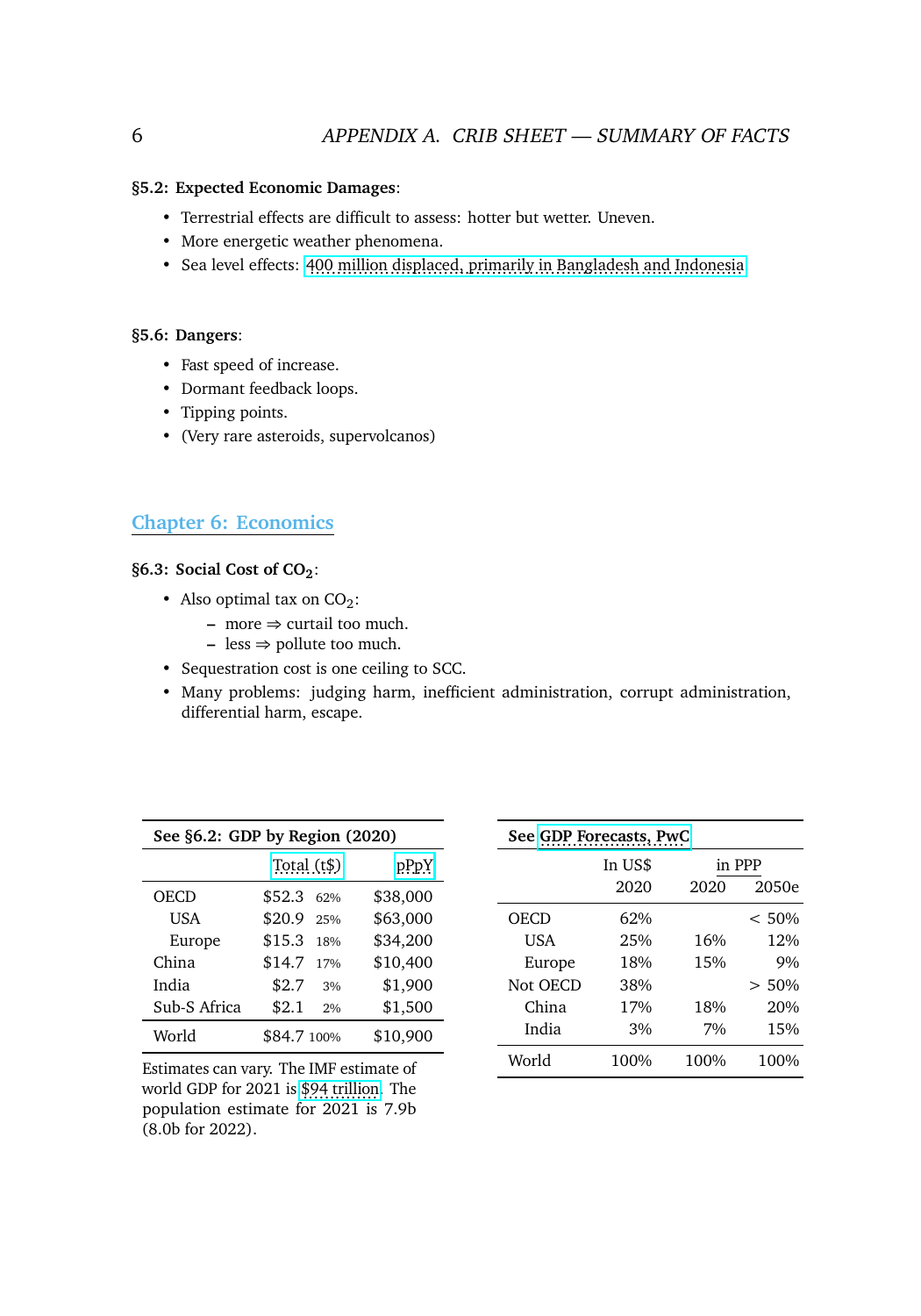#### **§6.5.5: Marginal Thinking and Cost/Benefit**:

- COP are not about eliminating global warming but about reducing it by "10–20%."
	- **–** Consider RCP 6 to RCP 4.
	- **–** Reduction of global warming by 2050 by 5% (from about 1.7°C to about 1.6°C).
	- **–** Reduction of global warming by 2100 by 20% (from about 3°C to about 2.6°C).
- Est. required reduction:  $\approx 15$  GtCO<sub>2</sub>/year.
- 4–5  $GtCO<sub>2</sub>$  for each 0.1°C reduction by 2100.
- All US  $CO_2$  emissions: 4.7 GtCO<sub>2</sub>.
- 15 GtCO<sub>2</sub> at  $$50/tCO<sub>2</sub>$  about \$750 billion:
	- **–** About 1% of World GDP. About \$100 per person per year.
	- **–** About 1.5% of OECD GDP. About \$500 per OECD inhabitant.
	- **–** About 3.5% of US GDP. About \$2,000 per US resident.
	- **–** About size of US military spending.
	- **–** About size of US Public School education spending.
- \$50 SCC is reducible through (a) smart ramping up of  $CO<sub>2</sub>$  tax; (b) smart delay (better tech).

(Warning: All above numbers are immensely huge.)

#### **§6.3: Cost Concepts**:

- Diminishing Returns;
- Sunk Costs;
- Learning Curves (FOAK);
- Returns to Scale;
- Optimal Delay.

| <b>Chapter 7: IAMS</b>               |              |
|--------------------------------------|--------------|
| See Tbl 5: \$50/tCO <sub>2</sub> Tax |              |
| Product                              | Cost Change  |
| Oil & Gasoline                       | $+50%$       |
| Coal                                 | $+400%$      |
| <b>Natgas</b>                        | $+100%$      |
| Tree                                 | $-$ \$3/tree |

| See Fig 2-3: Important Scenarios |         |                         |                                                                |                   |                                                 |     |
|----------------------------------|---------|-------------------------|----------------------------------------------------------------|-------------------|-------------------------------------------------|-----|
|                                  |         |                         | Nordhaus                                                       | <b>RCP</b>        |                                                 |     |
|                                  | Year    | Base                    | Prefers                                                        | "2°C"             | 4.5                                             | 7.0 |
| $CO2$ Tax                        | 2020    | \$0                     | \$45                                                           | \$60              |                                                 |     |
|                                  | 2050e   | \$0                     | \$110                                                          | \$150             |                                                 |     |
|                                  | 2100e   | \$0                     | \$300                                                          | \$500             |                                                 |     |
| Welfare                          | 2020    | $\Omega$                |                                                                | $-0.15\% -0.14\%$ |                                                 |     |
|                                  | 2050e   | $\Omega$                |                                                                | $-0.23\% -0.53\%$ |                                                 |     |
|                                  | 2100e   | $\Omega$                | $+0.42\% -0.71\%$                                              |                   |                                                 |     |
| Emissions                        | 2020    | 39 Gt                   | 33Gt                                                           | 32 Gt             | 39 Gt 39 Gt                                     |     |
| (CO <sub>2</sub> )               | 2050e   | 60 <sub>gt</sub>        | 40 Gt                                                          | 34 Gt             | 45 Gt 60 Gt                                     |     |
|                                  | 2100e   | 71 Gt                   | $16$ Gt                                                        | $-10$ Gt          | $10$ Gt $80$ Gt                                 |     |
| Temp                             | pre-ind |                         | $\ldots \ldots \approx -0.45^{\circ}$ C $\ldots \ldots \ldots$ |                   |                                                 |     |
|                                  | 1980    |                         | . 0.0°C                                                        |                   |                                                 |     |
|                                  | 2020    | $\ldots$ 1.0°C $\ldots$ |                                                                |                   |                                                 |     |
|                                  | 2050e   | $2.1^{\circ}$ C         | $2.0^{\circ}$ C                                                |                   | $2.0^{\circ}$ C $1.5^{\circ}$ C $1.7^{\circ}$ C |     |
|                                  | 2100e   | $4.1^{\circ}$ C         | $3.5^{\circ}$ C                                                |                   | 3.3 °C $-2.5$ °C 3.6 °C                         |     |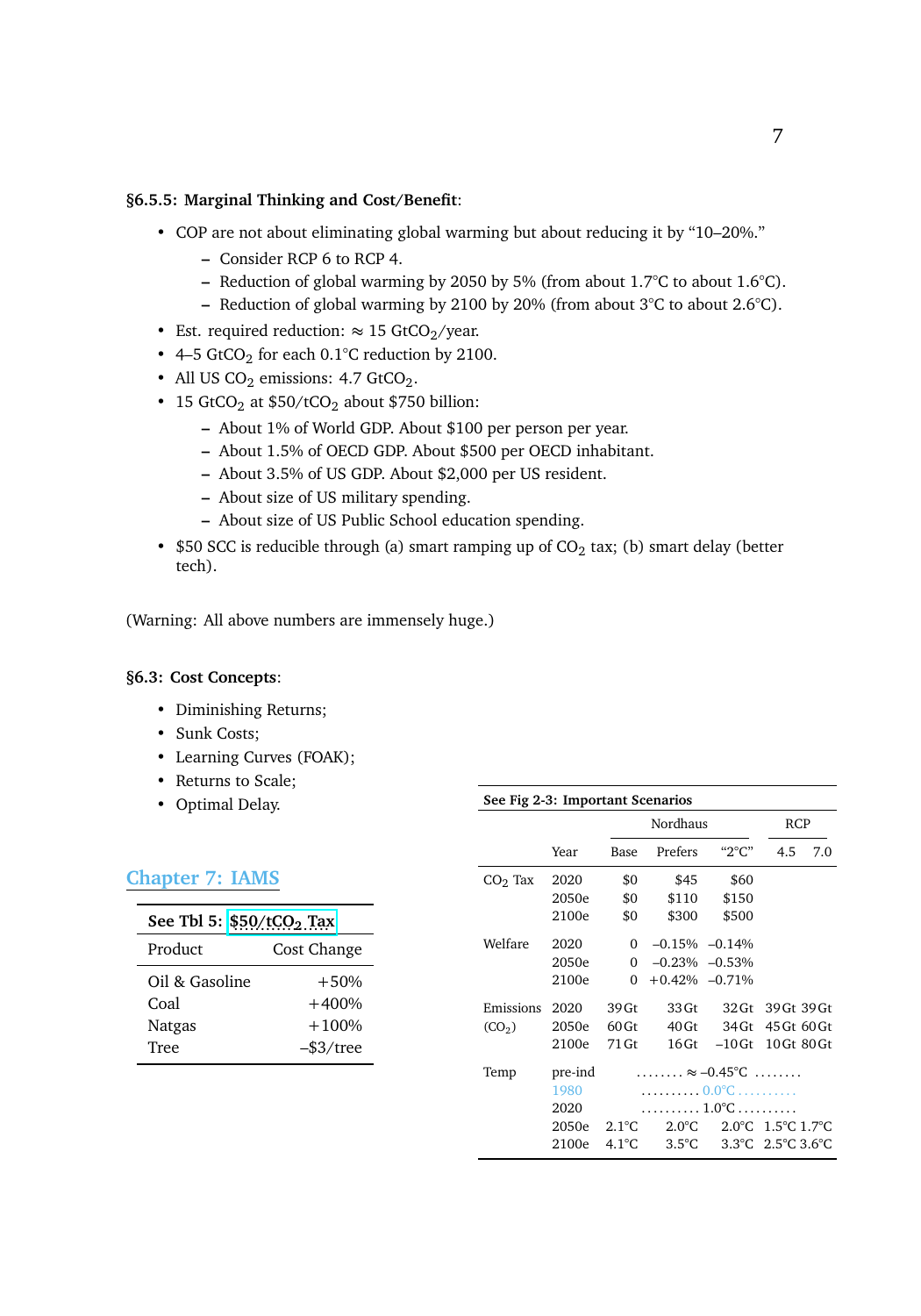#### **§7.4: Key IAMS Issues**:

- sensitivity to discount rate.
- estimating future parameters.
- uncertainty and risk.
- omitted choices: population, income inequality, opportunity costs of other philanthropic activities.

# **Chapter 8: The Wrong Question**

#### **Irrelevant**:

- Problem is understanding choices by decision-makers.
- World outcome is *not* the engineered solution to a world problem.
- OECD countries are no longer big enough to solve the problem.
- Non-OECD countries are too poor to fight it.

## **Chapter 9: Fantasy**

#### **Key Problems**:

- §9.2: A global (SCC) carbon tax is impossible without a global government.
- §9.3: Treaties not in self-interest. Excludability and free-riding incentives. No similar treaty ever effective.
- §6: Carbon footprints have been known for decades. (Carbon-shaming or setting an example?) What will change?
- What will change? Need to convince 8–11 billion people, not just 25% of the (more climate-conscious) population in the 25% that the OECD represents.

# **Chapter 10: Reality**

#### **Best** *Viable* **Choices**:

- §10.1: Adaptation.
- §10.2: Locally justifiable fossil-fuel taxes (PM Health costs:  $$10/tCO<sub>2</sub>$  to  $$100/tCO<sub>2</sub>$ ).
- §10.3: Clean Technology.
- §14.2: Reforestation with lumber harvesting.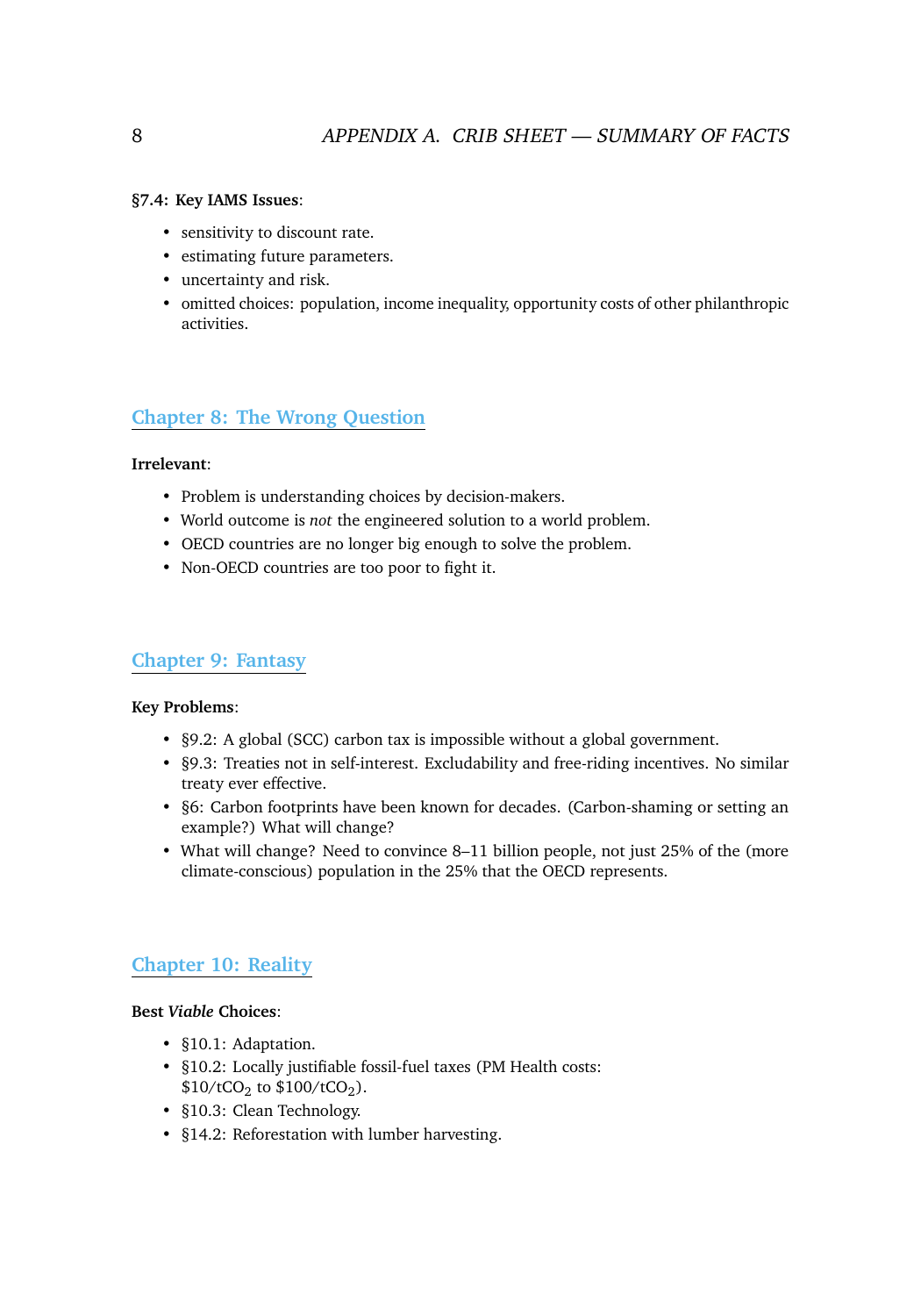# **Chapter 11: Fossil Fuels Vs.**

#### **§11.2: Fossil Fuels**:

- Achilles Heel: High mining and transport costs;
- 75% of fossil-fuel primary energy ends up as waste heat.
- Primary energy vs. Nameplate Power.
- PM Health costs:  $$10/tCO<sub>2</sub>$  to  $$100/tCO<sub>2</sub>$ .

#### **Fossil Fuel Alternatives**:

- §11.3: **Hydrogen**: similar to NatGas, but likely far too expensive for many decades.
- §11.4: **Nuclear Power**: 1 Meltdown / 3,704 reactor years; 500 (old) nuclear power plants worldwide; • waste disposal solution; • need safer reactors (pebble-bed?).
- §11.5: **(Li) Batteries** <1/10 energy density of fossil fuels, but reusable; High power, Low capacity; • Almost perfectly in/out-efficient; • Tiny capacity on grid ( $\approx 10$  min total); • Expensive.

#### **§11.7: Propaganda Clarifications**:

- Most clean-tech in lab will fail (true), but there are dozens of exciting techs in lab.
- All numbers are immensely large think 1/10 of all agriculture.
- Space and materials needed for clean tech, but plenty are available *long-run*.
- Clean-tech enjoys some subsidies, though small compared to fossil fuels.
- Expect bumps on the road.

## **Chapter 12: Electricity**

#### **§12.3: Fundamentals**:

- High-quality energy. Jack of all trades. High conversion efficiency to kinetic energy.
- Typical daily electricity demand pattern today: Low at noon; Peaks at 7am and 8pm.
- Typical clean-energy supply: High at noon, low at 7am and 8pm.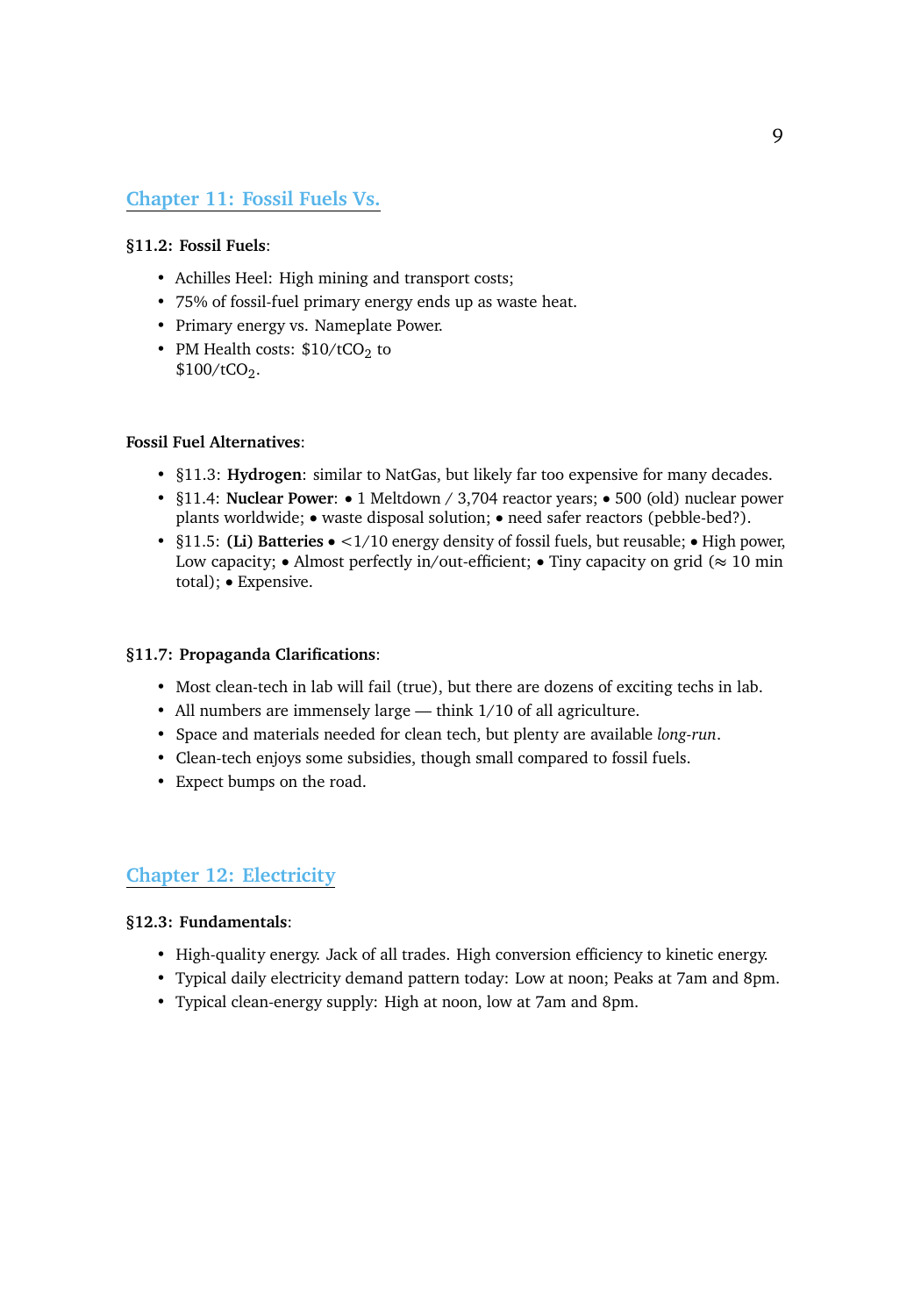| See Tbl 5: LCOE per MWh |       |       |  |  |  |  |
|-------------------------|-------|-------|--|--|--|--|
| 2050e<br>2020           |       |       |  |  |  |  |
| Solar                   | \$35  | \$15  |  |  |  |  |
| Wind                    | \$35  | \$20  |  |  |  |  |
| Nuclear                 | \$70  | \$60  |  |  |  |  |
| Natgas, 24/7            | \$40  | \$45  |  |  |  |  |
| Natgas, Peaker          | \$200 | \$200 |  |  |  |  |
| Coal                    | \$75  | \$65  |  |  |  |  |
| Hydro                   | \$55  |       |  |  |  |  |

Costs are in 2020-\$ and representative utility-scale but vary by location.

| See Tbl 6: Coal Plant Status 2022, in GW |               |              |              |              |  |  |
|------------------------------------------|---------------|--------------|--------------|--------------|--|--|
| Oprtg Cnstrct Prmt<br>Anncd              |               |              |              |              |  |  |
| OECD                                     | 501.0         | 16.0         | 5.0          | 3.9          |  |  |
| <b>USA</b>                               | 232.8         |              |              |              |  |  |
| Europe                                   | 117.8         | 12.2         |              |              |  |  |
| China                                    | 1,046.9       | 96.7         | 43.0         | 72.1         |  |  |
| India                                    | 233.1         | 34.4         | 11.7         | 11.7         |  |  |
| All others                               | $\approx 280$ | $\approx 37$ | $\approx 20$ | $\approx$ 24 |  |  |
| World                                    | 2,067.7       | 184.5        | 78.9         | 111.8        |  |  |

| See Fig 9: Needed Grid E-Storage |               |  |  |
|----------------------------------|---------------|--|--|
| % Clean Elec                     | Needed Hours  |  |  |
| 50%                              | 1 hour        |  |  |
| 80%                              | $10$ hours    |  |  |
| 90%                              | 100 hours     |  |  |
| 100%                             | $1,000$ hours |  |  |
| Currently                        | minutes       |  |  |

| See Thl 11: E-Generation in TWh |       |       |       |       |  |
|---------------------------------|-------|-------|-------|-------|--|
| Region                          | Year  | USA   | China | World |  |
| Coal                            | 2020  | 774   | 4,313 | 8,244 |  |
|                                 | 2050e | 593   | 3,556 | 8,115 |  |
| <b>NatGas</b>                   | 2020  | 1,636 | 267   | 6,458 |  |
|                                 | 2050e | 1,953 | 803   | 7.306 |  |
| Nuclear                         | 2020  | 785   | 331   | 2.630 |  |
|                                 | 2050e | 594   | 1,002 | 3,025 |  |
| Hydro                           | 2020  | 283   | 1,117 | 4,034 |  |
|                                 | 2050e | 294   | 1.448 | 5,548 |  |

| See left |       |       |        |        |  |
|----------|-------|-------|--------|--------|--|
| Region   | Year  | USA   | China  | World  |  |
| Wind     | 2020  | 343   | 574    | 1,741  |  |
|          | 2050e | 790   | 1,001  | 6,833  |  |
| Solar    | 2020  | 132   | 281    | 832    |  |
|          | 2050e | 1,072 | 3.379  | 10,152 |  |
| Total    | 2020  | 4.061 | 6,893  | 24,991 |  |
|          | 2050e | 5,458 | 11.230 | 41,953 |  |

These are secondary energy estimates, EIA base scenario.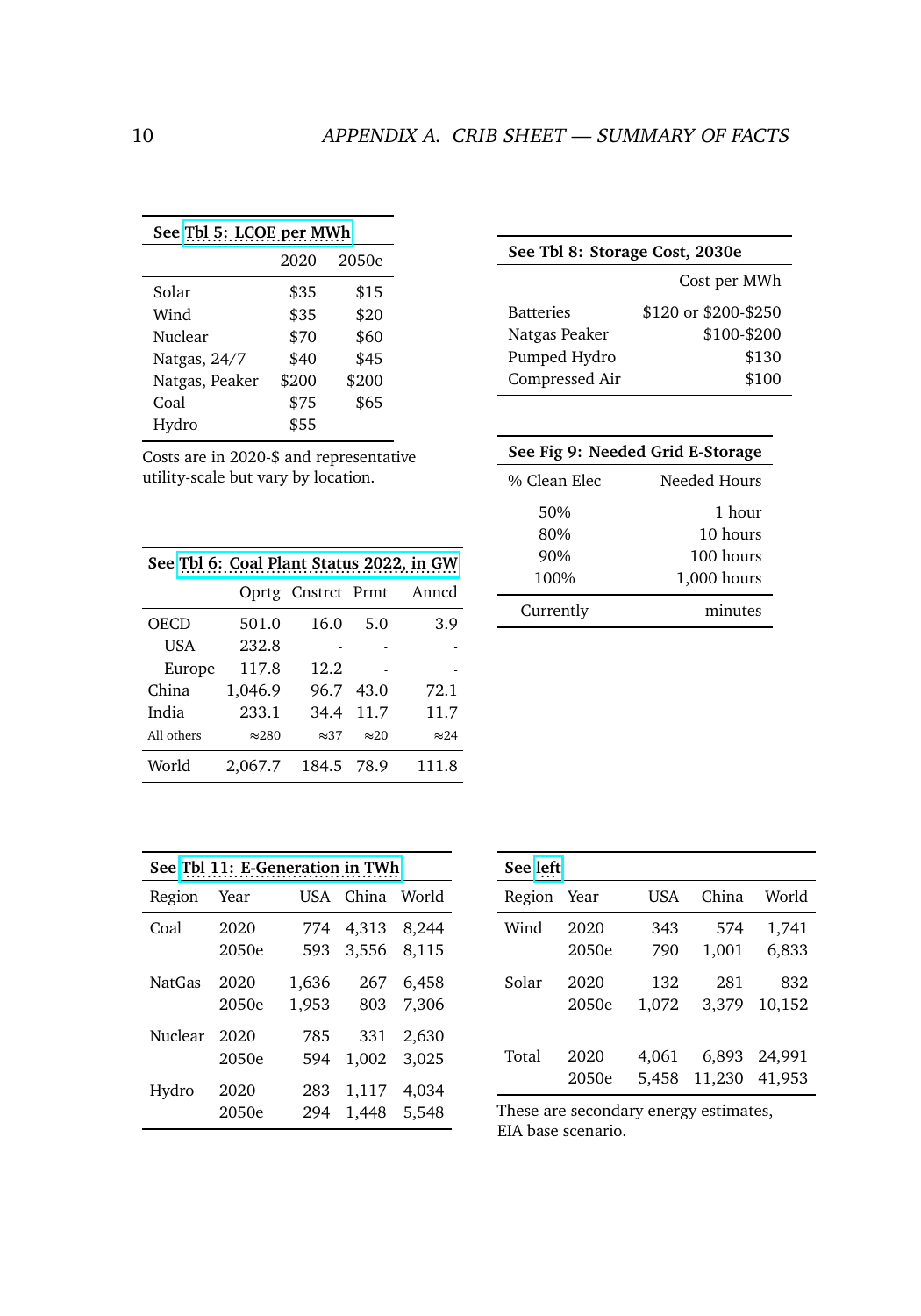#### **§12.7: Transmission**:

- [About \\$2 million per GW per mile.](https://iea-etsap.org/E-TechDS/PDF/E12_el-t&d_KV_Apr2014_GSOK.pdf)
- Cheap now only because generation is near use. Will become more expensive as generation has to be farther away.
- Giant regulatory mess.

## **Chapter 13 Beyond Electricity**

| See Fig 3: Vehicle Use Efficiency |         |         |     |  |  |
|-----------------------------------|---------|---------|-----|--|--|
| Fuel×Mvng $\approx$ Total         |         |         |     |  |  |
| Battery                           |         | 95% 75% | 70% |  |  |
| Hydrogen Fuel Cell                |         | 50% 40% | 20% |  |  |
| <b>Hydrogen Combustion</b>        | 45% 30% |         | 13% |  |  |

# **Chapter 14: Remediation**

#### **Key Points**:

- §14.1: Removal cost is one upper ceiling to the Social Cost of Carbon Dioxide.
- §14.2: Reforestation with lumber harvesting is cheapest method, perhaps as low as  $$10/tCO<sub>2</sub>$  for first marginal GtCO<sub>2</sub> (that world is not taking).
- Industrial  $CO_2$  removal projects seem hopelessly expensive for decades to come. Economics work only to arbitrage government subsidies.
- §14.3: Solar radiation management is worth investigating, but not (yet) deploying. Danger of unintended consequences.

## **Chapter 15: Transition**

### **Favorites**:

- Increase innovation.
- Share technology better.
- Tax fossil fuels for local health.
- Forestation.
- Price by supply cost (time).
- Uproot bad habits / nudges.
- Reverse tech lock-in.
- Coordinate transition.
- Reduce green red tape.
- Targeted Federal land leases.
- Kill worst emitters.
- Minor international agreements.